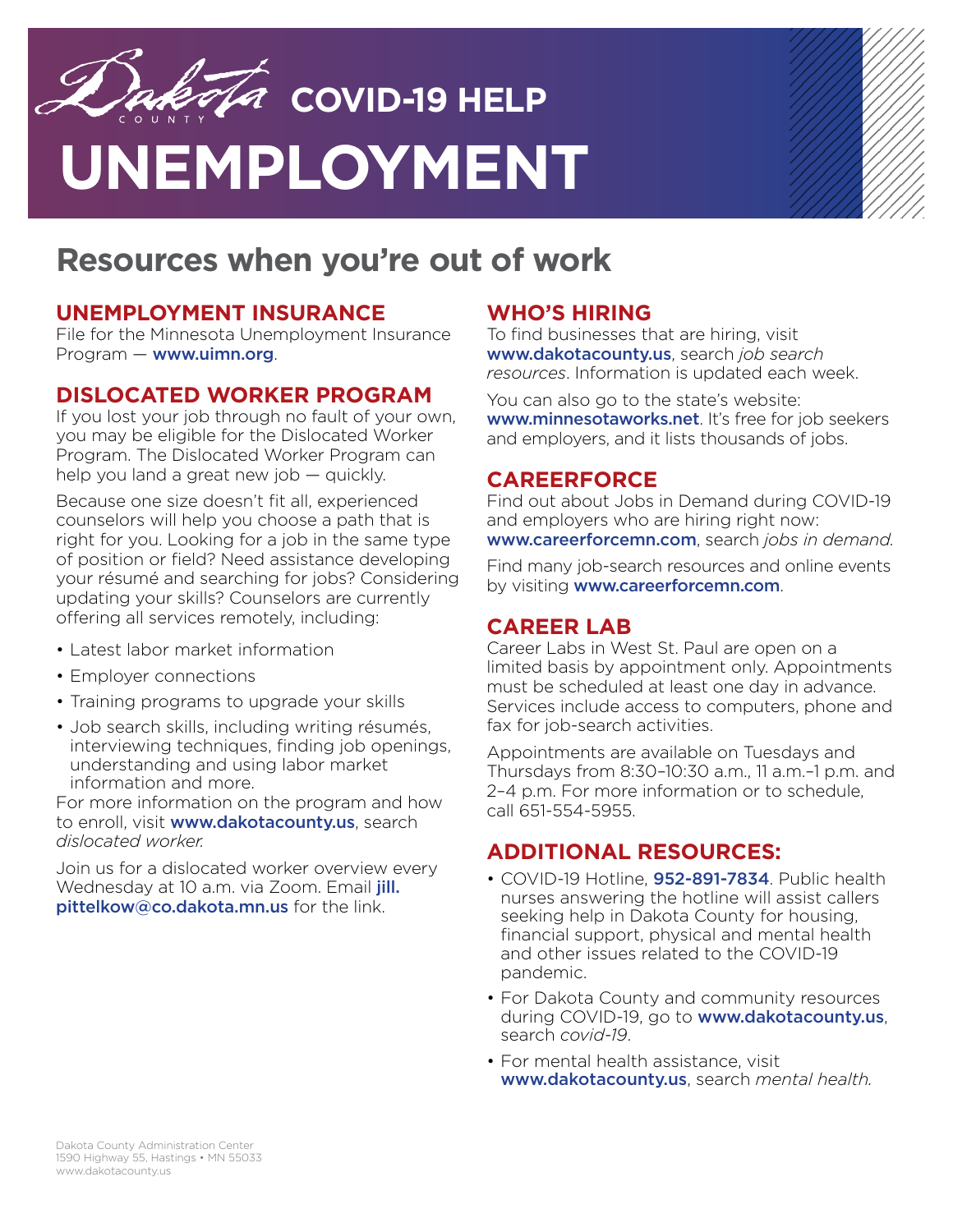

# **FOOD SOURCES**

# **Community food resources**

For information about food resources in and around Dakota County, visit www.dakotacounty.us, search *covid-19 food support.*

#### **FARE FOR ALL EXPRESS** www.fareforall.org 763-450-3880

Open to the public. No need to register. Fare for All buys fruits, vegetables and frozen meals in bulk to save you up to 40% off grocery store prices. Cash/Credit/Debit and EBT Cards. No checks. Check website for dates and times.

- South St. Paul: Central Square Community Center, one Tuesday a month
- Eagan: Easter Lutheran Church, one Tuesday a month
- Burnsville: Diamondhead Education Center, one Wednesday a month

#### **FREE POP-UP PANTRY DRIVE-THRU**

Metcalf Middle School, 2250 Diffley Road, **Burnsville** 

No appointment or personal information is necessary to receive food. Every Tuesday, 3–6 p.m., or until food is gone. Text "potato" to 651-370-8095 for updates and changes to The Open Door's distribution schedule.

#### **FREE THANKSGIVING DAY DINNERS-TO-GO**

Resurrection United Methodist Church 615 15th St. W., Hastings

Nov. 26, 11:30-1:00 p.m. Meals pickup for delivery registration: 651-437-4398. Available to Hastings residents.

#### **FREE THANKSGIVING MEAL**

Shakopee VFW Post 4046 1201 Third Ave. E., Shakopee

Nov 26, 11 a.m.–2 p.m. Drive-up only.

#### **APPETITE FOR CHANGE FOOD BOXES**

Sign up for a box of fresh and locally sourced ingredients delivered each week through Nov. 28.

www.afcmn.org/mealbox

#### **FARMERS TO FAMILIES FOOD DISTRIBUTION**

Berean Baptist Church, 309 East County Road 42, Burnsville

Boxes of free dairy and fresh produce. Guests will drive through the parking lot to receive food box.

Tuesdays, Dec. 1, 15 and 29, 2–6 p.m.

#### **FEEDING OUR FUTURE**

Free meals kits in Burnsville

For kids and teens 18 and under. Limit one box per child; each child receives seven breakfasts and seven dinners.

1506 Southcross Drive W., Burnsville, every Thursday 11 a.m.–2 p.m.

Dakota Station Apartment, 124 East Hwy. 13 E., Burnsville, every Thursday 3–5 p.m.

www.feedingourfuturemn.org 612-345-4922

#### **MEALS ON WHEELS**

Meal delivery to anyone in the metro Area to anyone over age 18 who lacks healthy food due to the pandemic. Open to anyone not eligible for another food program including those served through waiver programs. No cost through Dec. 31.

www.meals-on-wheels.com/get-meals/ sign-up-l

*Continued*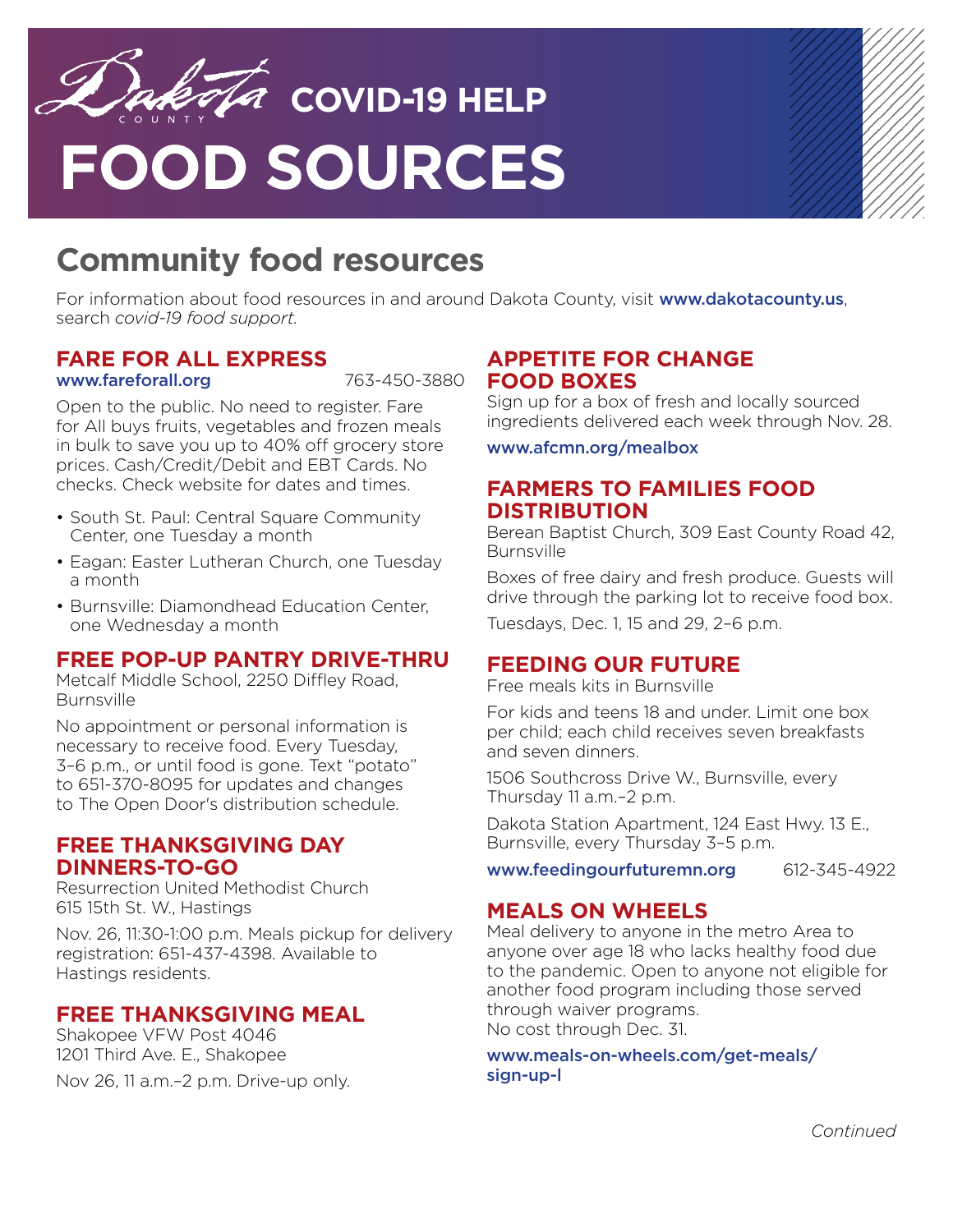# **COVID-19 HELP — FOOD SOURCES**

#### **ESPERANZA FOOD DISTRIBUTION EVENTS**

South Metro Vineyard Church, 13798 Parkwood Drive, Burnsville

Nov. 30, Dec. 7, 14 and 21, 4–6 p.m.

www.esperanzaishope.org 952-496-2125

## **ADDITIONAL RESOURCES:**

- COVID-19 Hotline, 952-891-7834. Public health nurses answering the hotline will assist callers seeking help in Dakota County for housing, financial support, physical and mental health and other issues related to the COVID-19 pandemic.
- For Dakota County and community resources during COVID-19, go to www.dakotacounty.us, search *covid-19*.
- For mental health assistance, visit www.dakotacounty.us, search *mental health.*

# **Food shelves** Find a food shelf: www.foodpantries.org

• Discover Church food market \*Last Wednesday of the month 14300 W. Burnsville Parkway, Burnsville

www.discoveringchurch.org 952-736-2500

• Shepard of the Valley Church 12650 Johnny Cake Ridge Road, Apple Valley www.sotv.org

952-432-6351

- Faith Covenant Church 12921 Nicollet Ave. S., Burnsville www.faithcovenant.org 952-890-3110
- Prince of Peace Church 13901 Fairview Drive, Burnsville www.popmn.org 952-898-9311
- Vineyard Community Services 13798 Parkwood Drive, Burnsville www.vcsmn.org 952-595-5980
- 360 Communities 501 E. Hwy. 13, Suite 102, Burnsville www.360communities.org 651-322-5113
- Farmington Food Shelf 510 Walnut St., Farmington www.360communities.org 651-463-5019
- Open Door 3904 Cedar Grove Parkway, Eagan www.theopendoorpantry.org 651-688-3189
- Hastings Family Service 301 Second St. E., Hastings www.hastingsfamilyservice.org 651-437-7134
- Zion Pentecostal Assembly 6410 Cahill Drive, Inver Grove **Heights** www.visitzpa.org

651-505-0304

- Crossroads Church 17671 Glacier Way, Lakeville www.crossroadschurch.org 952-469-7729
- Rosemount Family Resource Center 14521 Cimarron Ave. W, Rosemount...

651-322-5113

• Neighbors Inc. 200 Grand Ave W., South St. Paul Food support, clothes closet, furniture and supportive services like transportation. Call for appointment. www.neighborsmn.org

651-455-2050

• Minnesota Food Helpline 555 Park St., Suite 400, St. Paul www.hungersolutions.org

651-486-9860

• Metro Shelter Hotline www.tccvm.org

1-888-234-1329

- Mobile Meals of Northern Dakota County 1530 Oakdale Ave, West St. Paul www.meals-on-wheels.com 651-457-5686
- Hunger Solutions 651-484-8241
- Bridgewood Church 6201 W. 135th St., Savage Free, little pantry at driveway entrance is stocked with non-perishable food items, baby items, and toiletries. People may come anytime to pick up or donate items; no appointment necessary. 952-226-4800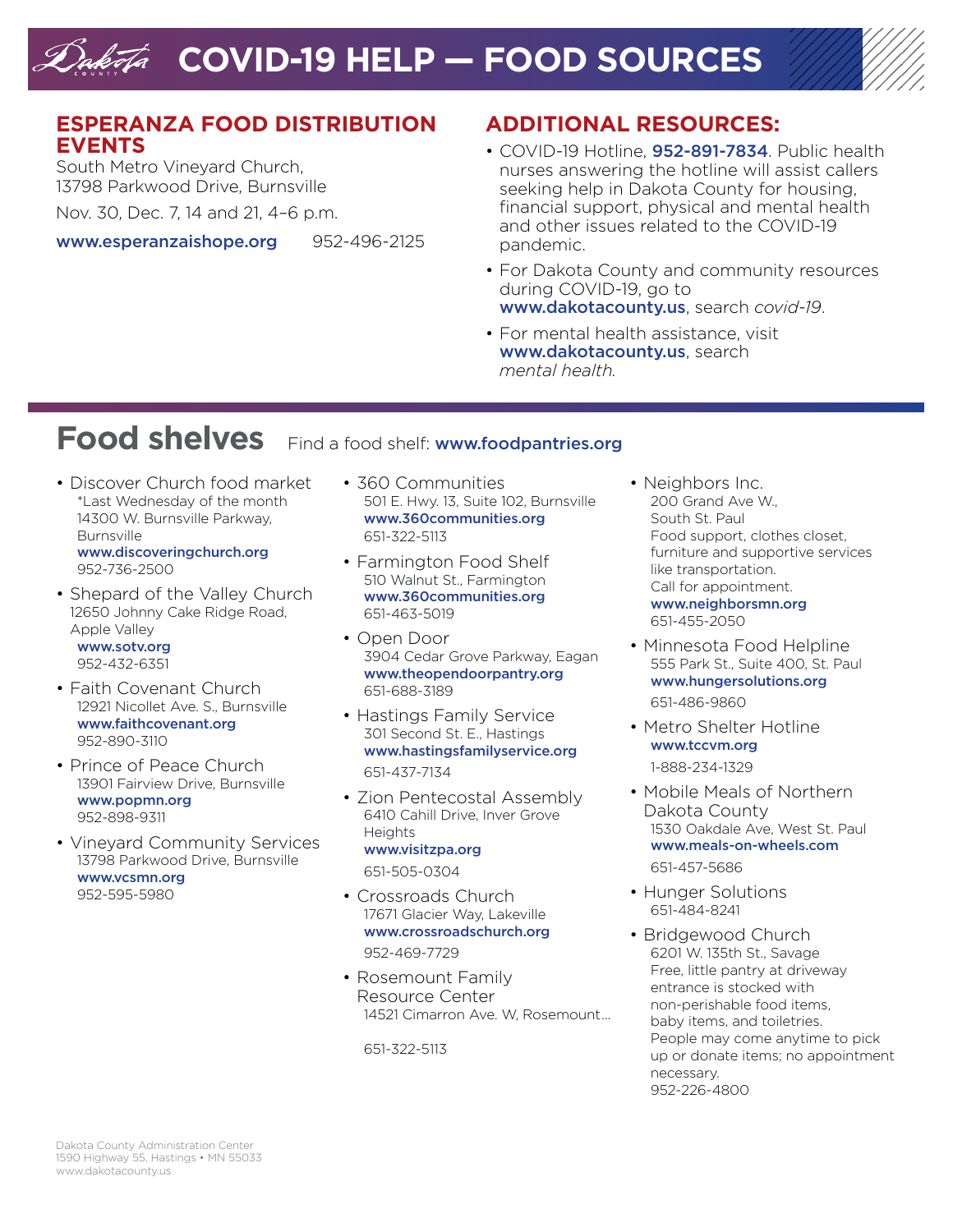

**TA** COVID-19 HELP

# **HOUSING & SUPPORT**

# **CRISIS RESOURCES**

#### **EMERGENCY CASH AND FOOD ASSISTANCE 651-554-5611**

Immediate walk-in assistance at the Dakota County Northern Service Center lobby is limited, but some in-person services are available by appointment for those who have no other options to apply for public assistance benefits.

For all other public assistance questions or needs, we are serving our customers over the phone, postal mail and online due to COVID-19 precautions.

#### **HOUSING CRISIS LINE 651-554-5751**

Clients may call the Housing Crisis Line if they need emergency shelter or need information on community housing resources and referrals.

#### **COVID-19 HOUSING ASSISTANCE PROGRAM 651-291-0211**

The COVID-19 Housing Assistance Program provides housing assistance payments to help prevent eviction, prevent homelessness and maintain housing stability for eligible renters and homeowners. The program covers past due housing expenses such as rent payments, mortgage payments, contract for deed payments, manufactured home park lot rents and payments, utility payments and homeowners association fees.

To learn more or apply, visit

www.211unitedway.org, call 651-291-0211, or text "MN RENT" or "MN HOME" to 898-211. Multilingual staff available Monday–Friday, 8 a.m.–8 p.m.

# **DAKOTA COUNTY RESOURCES**

| Public Health Department651-554-6100 |  |
|--------------------------------------|--|
|                                      |  |
| Women, Infants,                      |  |
| Child Health Screening/              |  |
| Pre-admission screening              |  |
| Social Services                      |  |
|                                      |  |
|                                      |  |
|                                      |  |
|                                      |  |
| Financial Empowerment 651-554-5763   |  |

- COVID-19 Hotline, **952-891-7834**. Public health nurses answering the hotline will assist callers seeking help in Dakota County for housing, financial support, physical and mental health and other issues related to the COVID-19 pandemic.
- For Dakota County and community resources during COVID-19, go to www.dakotacounty.us, search *covid-19*.
- For mental health assistance, visit www.dakotacounty.us, search *mental health.*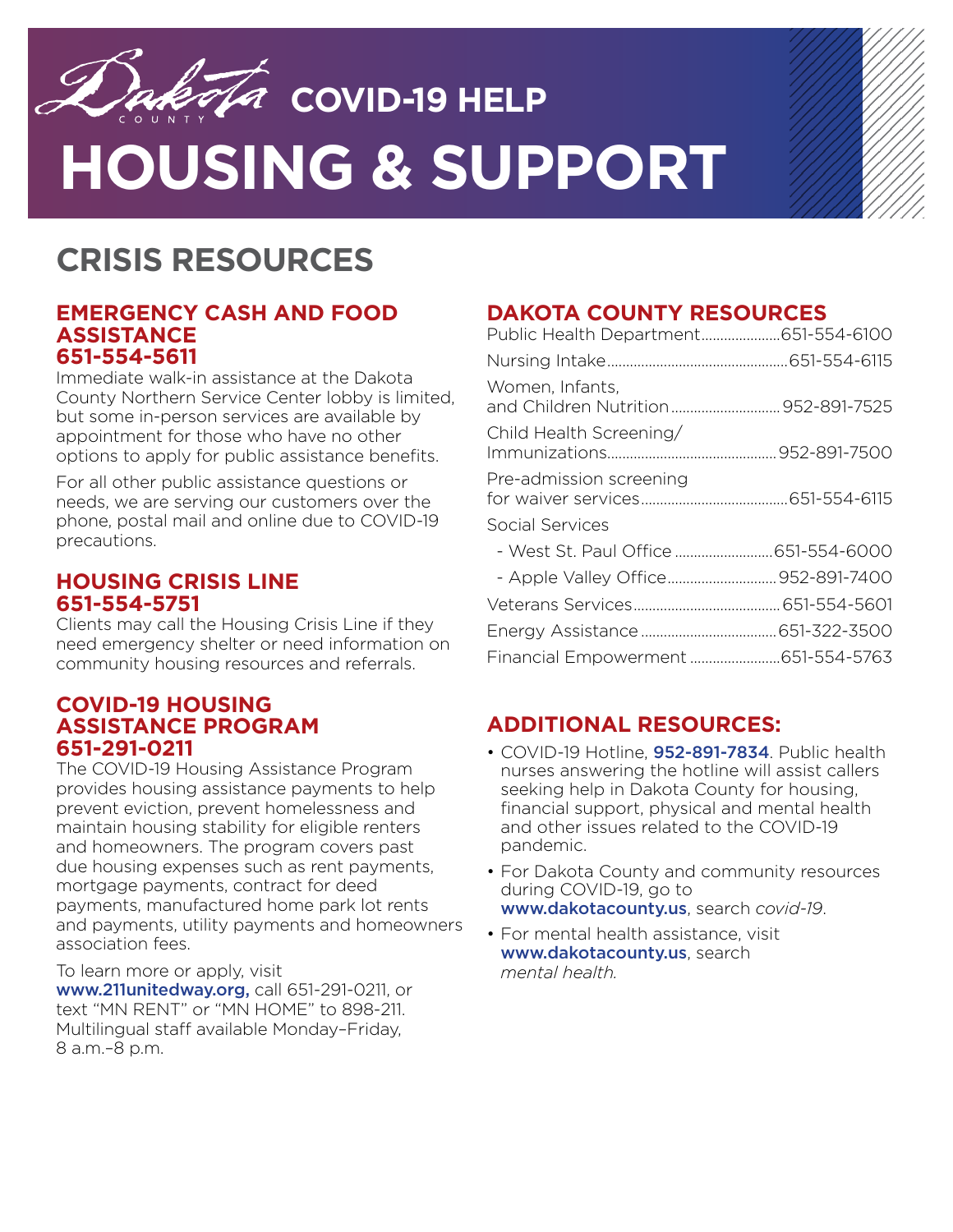

**COVID-19 HELP** 

# **MEDICAL RESOURCES**

#### **DAKOTA CHILD AND FAMILY CLINIC**

Non-profit health care clinic in Burnsville, MN that serves the health needs of children and adults. Will provide services to undocumented and MA ineligible individuals.

www.dakotachildandfamily.org......651-209-8640

#### **HOPE DENTAL CLINIC**

Provides dental care to those in need, regardless of the ability to pay.

www.hopedentalclinic.org...................651-789-7605

# **XCEL MEDICAL AFFORDABILITY PROGRAM**

Medical equipment program.

www.energycents.org............................. 651-774-9010

#### **NEEDYMEDS DRUG DISCOUNT CARD**

A national non-profit organization that maintains a website of free information on programs that help people who can't afford medications and healthcare costs.

www.needymeds.org.........................1-888-602-2978

#### **MINNESOTACARE WALK-IN OFFICE**

540 Cedar St., St. Paul.............................651-297-3862

# **LOW COST DENTAL CLINICS**

www.mndental.org..................................612-767-8400

#### **GOODRX DISCOUNT DRUG CARD**

Use this card for discounts of up to 80% on most prescription drugs.

www.goodrx.com ..............................855-569-6337

# **MNSURE CONTACT CENTER**

.............................................................................651-539-2099

# **WEST SIDE DENTAL CLINIC**

478 S. Robert St., West St. Paul

www.mncare.org........................................651-602-7575

### **STATE MEDICAL REVIEW TEAM**

Determine disability and assess level of care for individuals seeking eligibility in the state Medical Assistance programs or disability services in other state programs.

...............................................................................651-431-2493

#### **MEDICAID**

.............................................................................. 651-431-2670

### **ST. MARY'S HEALTH CLINIC**

Health services for the medically uninsured and underserved.

www.stmaryshealthclinics.org........... 651-287-7777

# **WAKOTA LIFE CARE CENTER**

Center offers classes including childbirth and breastfeeding, healthy relationships, housing resources and intro to life coaching.

www.wakotalifecarecenter.org............651-457-1195

#### **MINNESOTA COMMUNITY CARE HEALTH AND DENTAL CARE**

www.mncare.org.......................................651-602-7500

#### **AMNION CRISIS PREGNANCY CENTER**

www.amnionpc.org................................952-898-4357

# **HELPING HANDS DENTAL CLINIC**

www.westsidechs.org/programs.php?clinic=9

...............................................................................651-224-7561

*Continued*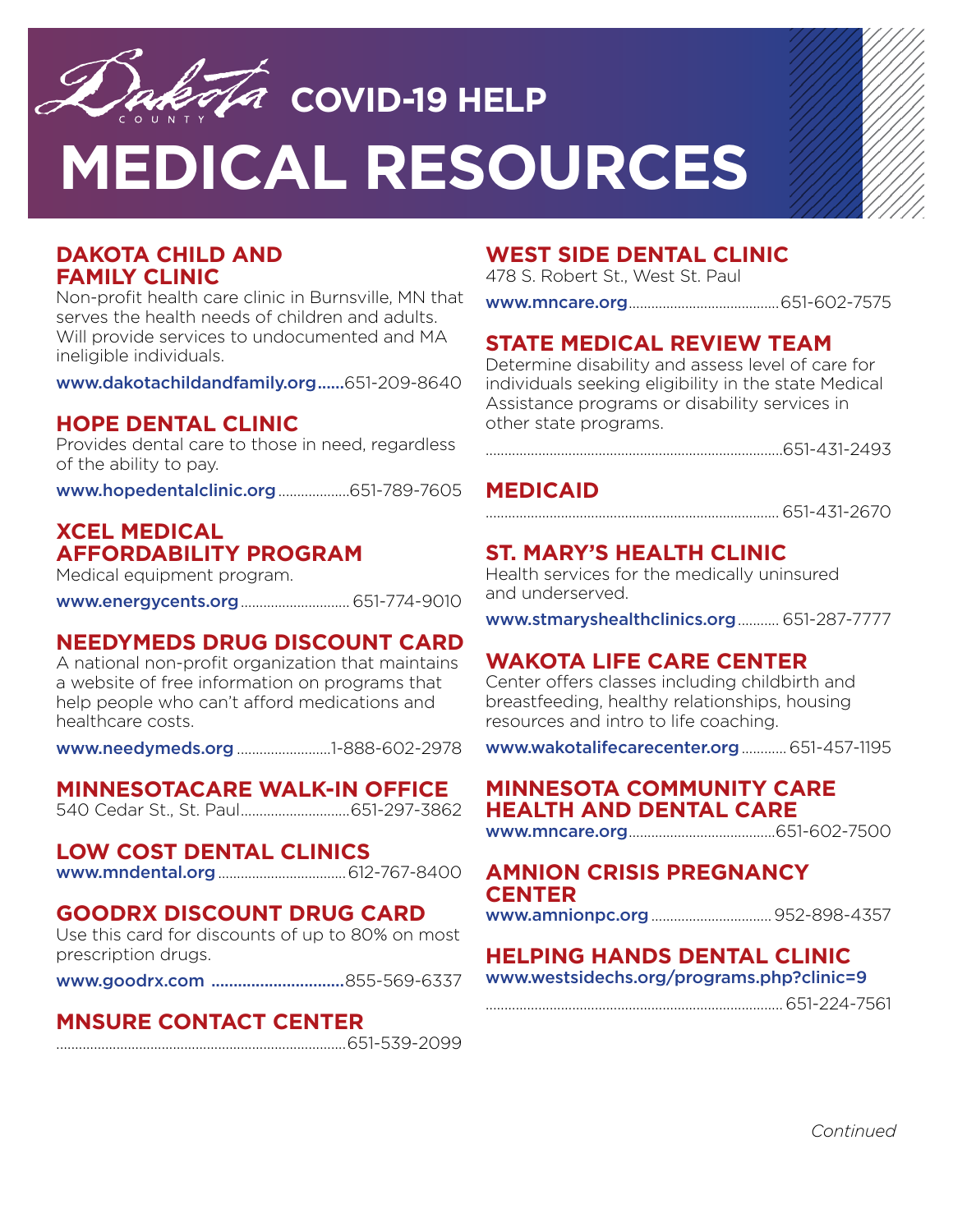# **COVID-19 HELP — FOOD SOURCES**

# **DIAMOND HEAD CLINIC**

Burnsville Residents

Walk in only clinic www.isd191.org/district-191-servicesand- departments/health-services/ diamondhead-clinic..................................952-707-4171

# **PLANNED PARENTHOOD**

A non-profit organization that provides reproductive health care in the U.S.

www.plannedparenthood.org.........952-890-0940

# **MINNESOTA DENTAL ASSOCIATION**

Dental services to patients who are on public care programs, or that offer services at a reduced cost.

www.mndental.org..................................612-767-8400

# **PORTICO HEALTHNET**

Provides MNsure enrollment services for individuals and families enrolling into public programs such as Medical Assistance and MinnesotaCare as well as qualified health plans.

https://porticohealthnet.org...............651-489-2273

#### **PREGNANCY CHOICES LIFE CARE CENTER**

www.mypregnancychoices.com .....952-997-2229

# **DENTAL LIFELINE NETWORK**

www.dentallifeline.org/minnesota

............................................................................ 651-454-6290

### **UNION GOSPEL MISSION ADULT & CHILDREN'S DENTAL CLINIC**

Free for those with no dental insurance or means to pay. Must call for an appointment; no walk-ins.

www.ugmtc.org..........................................651-789-7605

#### **SHARING AND CARING HANDS DENTAL CLINIC**

Dental services are available on a first-come, first-serve basis whenever a dentist is available. Services are free of charge and services are provided for those who have little or no dental coverage.

.............................................................................612-338-4640

- COVID-19 Hotline, 952-891-7834. Public health nurses answering the hotline will assist callers seeking help in Dakota County for housing, financial support, physical and mental health and other issues related to the COVID-19 pandemic.
- For Dakota County and community resources during COVID-19, go to www.dakotacounty.us, search *covid-19*.
- For mental health assistance, visit www.dakotacounty.us, search *mental health.*